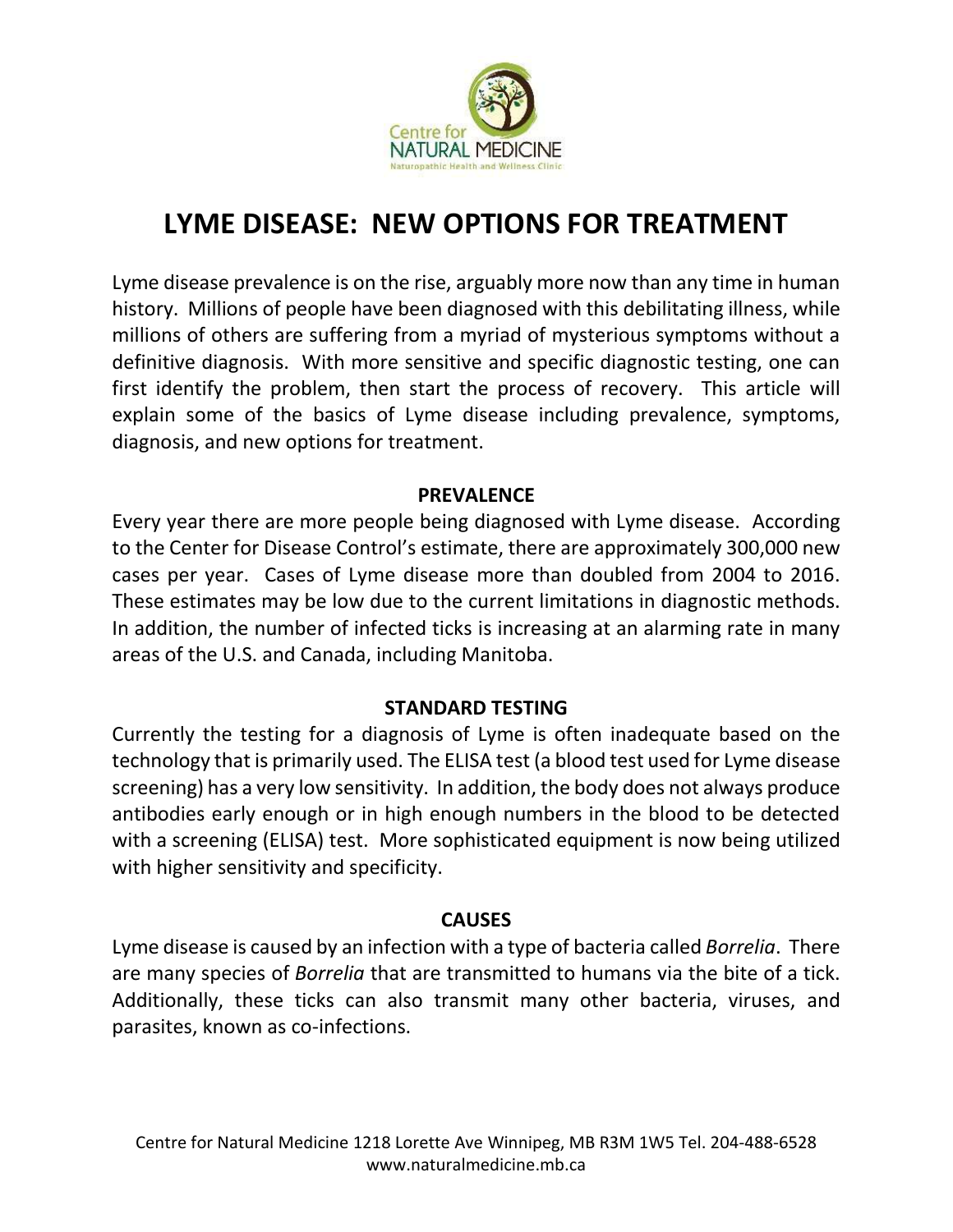

*Borrelia*, along with co-infections such as *Babesia*, *Bartonella*, *Ehrlichiosis*, and an emerging group of viruses and other microbes, account for the extremely diverse array of symptoms found in Lyme patients.

## **SYMPTOMS**

No two patients with Lyme disease display the exact symptoms, however, some of the more common symptoms associated with Lyme disease include: Fatigue Sleep impairment (too much, too little, poor quality) Muscle and/or joint pain Depression Concentration issues, memory loss, cognitive impairment, "brain fog" Nerve pain, numbness/tingling, paralysis, muscle twitching Mobility issues (balance) Headaches Heart palpitations, rhythm disturbances Itchy skin Muscle weakness

# **ACUTE VS CHRONIC (PERSISTENT) LYME**

Should someone receive a tick bite and develop a classic bulls-eye rash (Erythema migrans), a diagnosis of Lyme and subsequent antibiotics are normally prescribed. Unfortunately, the bulls-eye rash only occurs in 27-47% (according to 3 studies) of individuals with Lyme disease. Early antibiotics can be very effective in eradicating Lyme disease; however, up to 50% of people taking short term antibiotics in acute Lyme disease will go on to develop chronic or persistent Lyme. Most of the patients seen at the Centre for Natural Medicine have chronic or persistent Lyme.

## **PRESENTATION**

While symptoms vary from patient to patient, a common presentation occurs in those with persistent Lyme disease. At the onset, there is usually a flu-like illness that is extremely memorable due to the intensity of the symptoms. The duration may vary, with symptoms either periodically going away and returning, or not going away at all. More often than not, patients will experience an increasing number of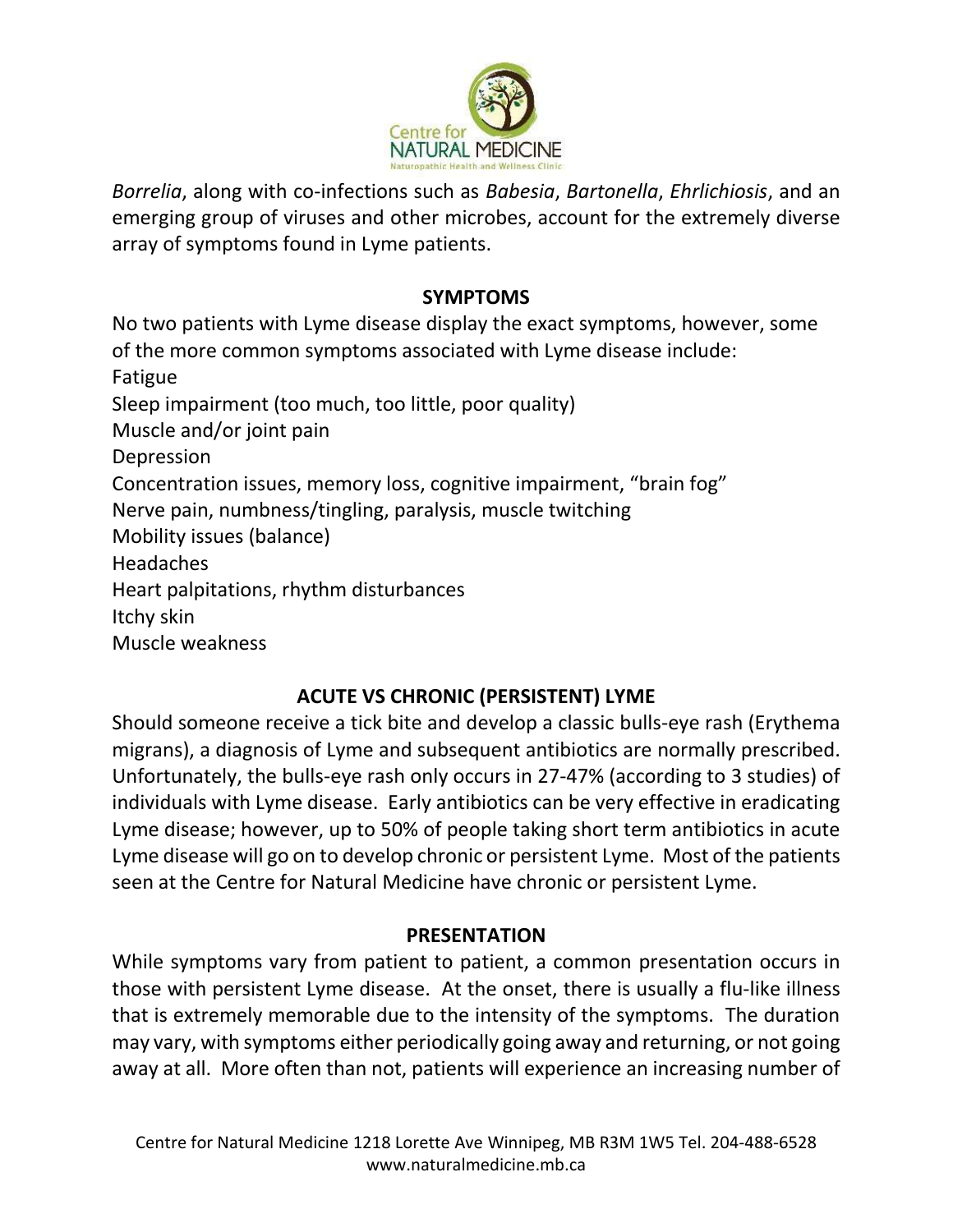

symptoms along with the original symptoms, eventually leading to chronic or persistent Lyme disease.

Many patients are frustrated in their journey with Lyme disease. It is not uncommon for patients to have seen many medical practitioners, leading to no definitive diagnosis. Lyme patients have often undergone dozens of lab tests and imaging, most of which are negative or inconclusive.

# **DIAGNOSIS/TESTING**

If the journey above sounds familiar to you or someone you know, it is prudent for you to do more testing and/or seek appropriate treatment. Due to the variety of species of *Borrelia* and the several different co-infections that may be causing one's symptoms, conducting an ELISA (blood) test (which is known to have low sensitivity) to diagnose or rule out Lyme disease is often not enough. Furthermore, the ELISA test does not test for the multiple species of *Borrelia*. Some labs merely check for *Borrelia burgdorferi*. Several other species of *Borrelia* (*B.)* such as *B. californiensis*, *B. garinii*, *B. mayonii*, *B. afzelii* can cause Lyme symptoms. The more species of *Borrelia* a lab checks the better, particularly if they are endemic to the area in which the patient suspects exposure to Lyme disease occurred. With more advanced testing including Western blot, PCR, Immunoblot or ELISpot, patients may finally have an answer to their suffering and begin the journey back to health.

## **TREATMENT**

While treating acute Lyme disease is relatively straight forward with the prescription of antibiotics (primarily doxycycline, amoxicillin, and/or cefuroxime), treating persistent Lyme disease is another matter. It is not uncommon for chronic Lyme patients to be prescribed up to 5 different antibiotics at one time. Clinically, antibiotic treatment for persistent Lyme works well for some patients in the long term. For others, once antibiotics are withdrawn, symptoms often return. Furthermore, elevation of liver enzymes, white and red blood cells, and platelets can be negatively affected from taking numerous antibiotics.

What works for one patient may not necessarily work for another, despite having confirmed infection with the same organisms by blood testing. Many doctors that have been treating Lyme disease for many years have found that a positive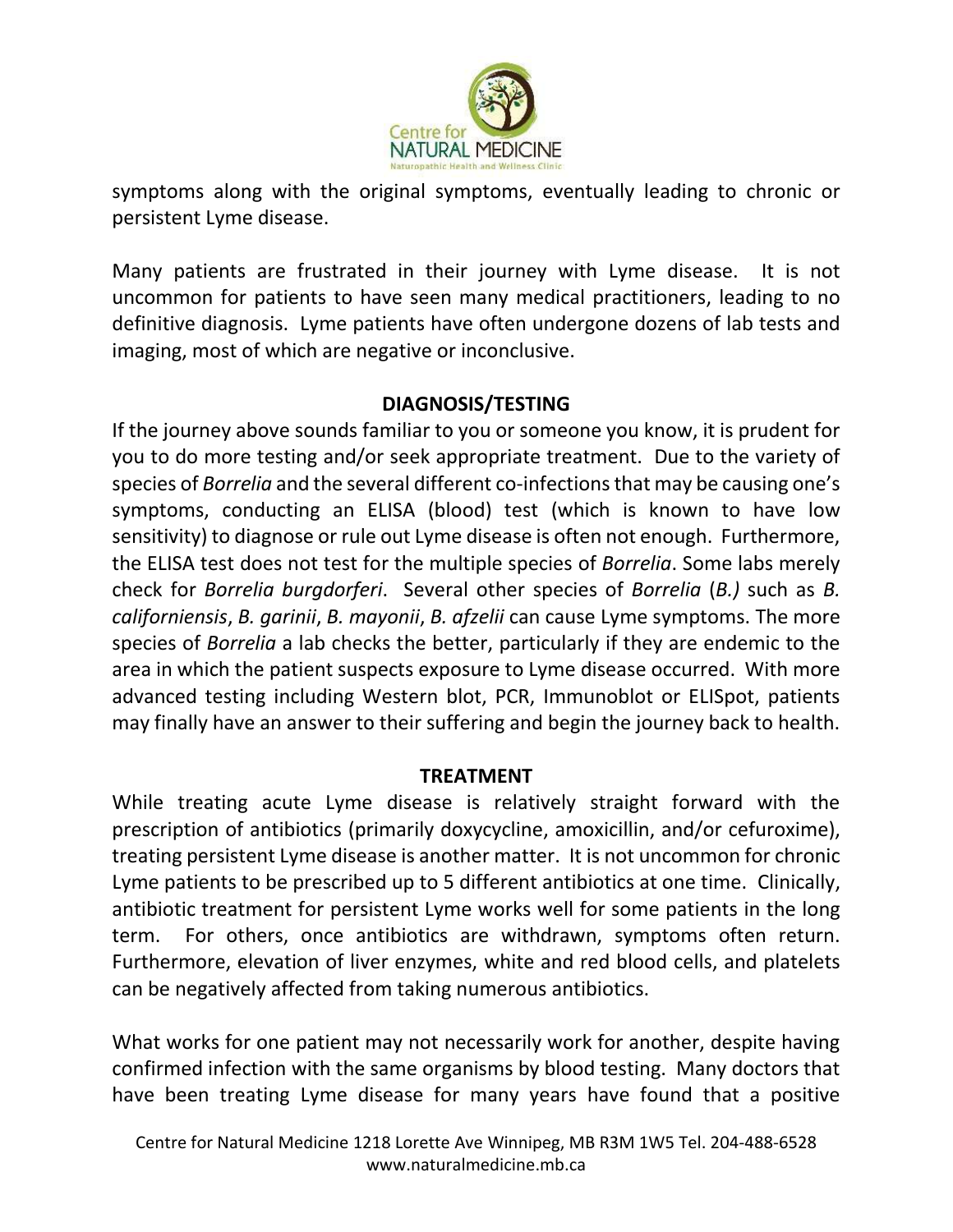

outcome is not necessarily all about treating the organism as a typical acute infection. Certainly, decreasing the amount of *Borrelia* and the co-infection numbers are important. However, many of the symptoms associated with Lyme disease are due to an over-reaction of the immune system and the consequent inflammation. The imbalanced immune system is a specific characteristic of chronic or persistent Lyme disease. As such, the treatment for persistent Lyme disease differs tremendously from the treatment of acute Lyme disease.

Treating Lyme disease often requires a multifaceted approach. The following is a partial list of issues and/or treatment considerations for a Lyme patient:

- A balanced immune system is crucial to a successful outcome. Rebalancing the Th1 and Th2 parts of the immune system with various nutrients and **ozone therapy**. Ozone therapy is one of the most effective treatments for Lyme disease.
- Balancing T regulatory cells, another part of the immune system that is often dysfunctional in Lyme patients. **LDI** or low dose immunotherapy is often utilized for this purpose.
- Decreasing inflammation with **ozone therapy** and various nutrients/herbal medications.
- Addressing biofilm, a substance that is formed in Lyme patients. Biofilm is a consortium of microorganisms within a polysaccharide material. This allows the bacteria to replicate and evade immune detection. There are various natural substances that can break down (or poke holes in the armour) biofilm, thus allowing the immune system to detect and destroy the bacteria.
- Endocrine imbalances are common in Lyme patients. It is crucial to address any endocrine issues, such as thyroid and/or adrenal dysfunction.
- Mitochondrial dysfunction is best addressed with **ozone therapy** and various natural medications. The mitochondria are where we make ATP, our primary energy source.
- Detoxification is also an area that may need to be addressed. *Borrelia* and the co-infections can cause a lot of damage to tissues. Various cytokines (proteins secreted by the immune system) are produced, many of which cause inflammation and waste products that have to be cleared by the body.